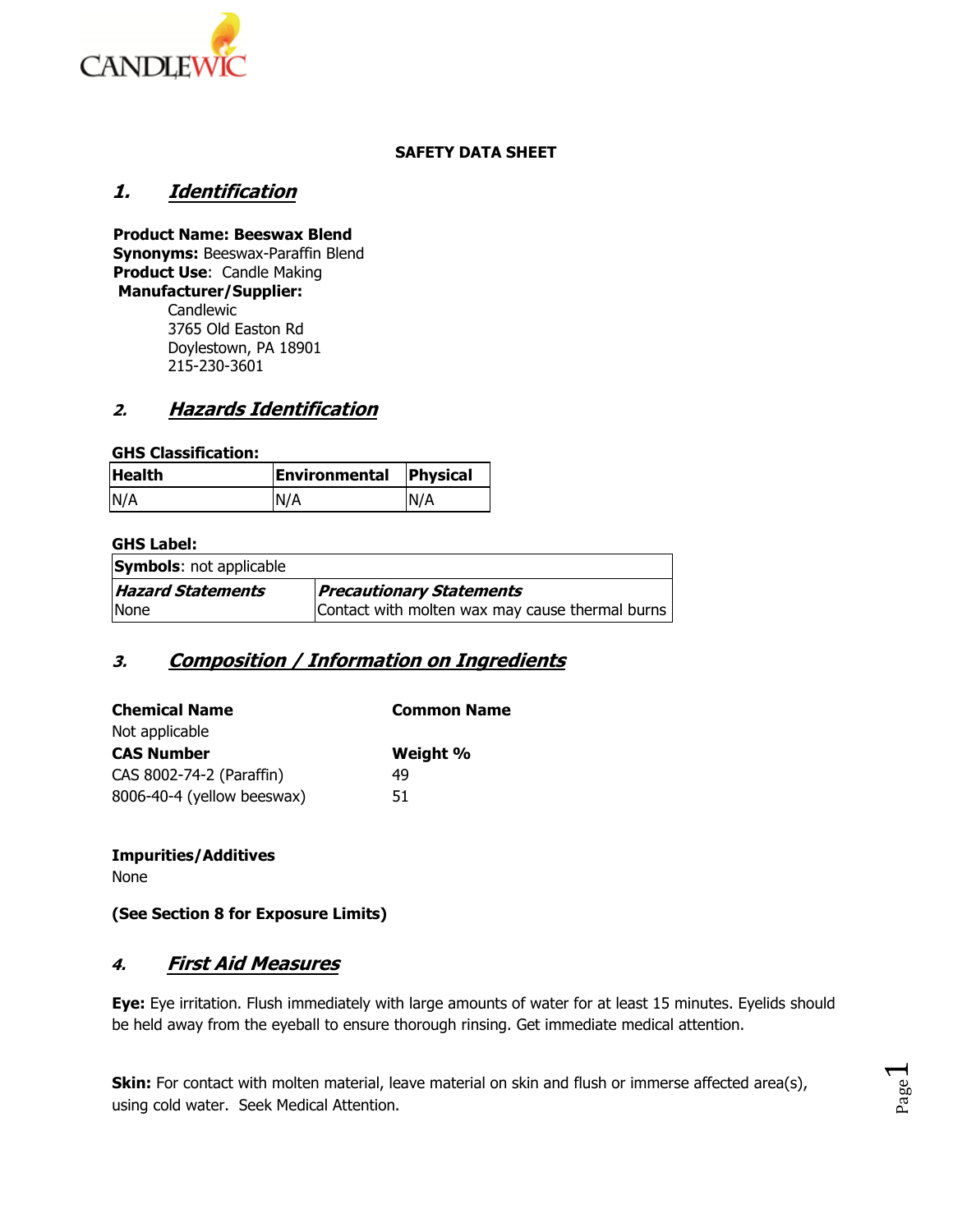# **4. First Aid Measures (cont.)**

**Inhalation:** If respiratory symptoms develop from exposure to fumes emitted by the molten material, move victim away from source of exposure and into fresh air. If symptoms persist, seek medical attention. If victim is not breathing, immediately begin artificial respiration. If breathing difficulties develop, oxygen should be administered by qualified personnel. Seek immediate medical attention.

**Ingestion:** Solid material is not acutely toxic; however, if molten material is swallowed, seek immediate medical attention.

### **5. Fire Fighting Measures**

**Suitable Extinguishing Media:** Dry chemical, foam, sand, water fog is recommended.

**Unusual Fire and Explosion Hazards:** This material may burn, but will not ignite readily.

**Combustion Products:** N/A

**National Fire Protection Association (NFPA) Ratings:** This information is intended solely for the use of individuals trained in the NFPA system. **Health: 0 Flammability: 1 Reactivity: 0**

### **6: Accidental Release Measures:**

This material may burn but will not ignite readily.

Isolate danger area and keep unauthorized personnel out.

Contain spill if it can be done with minimal risk. Wear appropriate protective equipment.

Prevent spilled material from entering sewers, storm drains, other unauthorized treatment drainage systems, and natural waterways.

Cleanup molten wax under supervision is advised.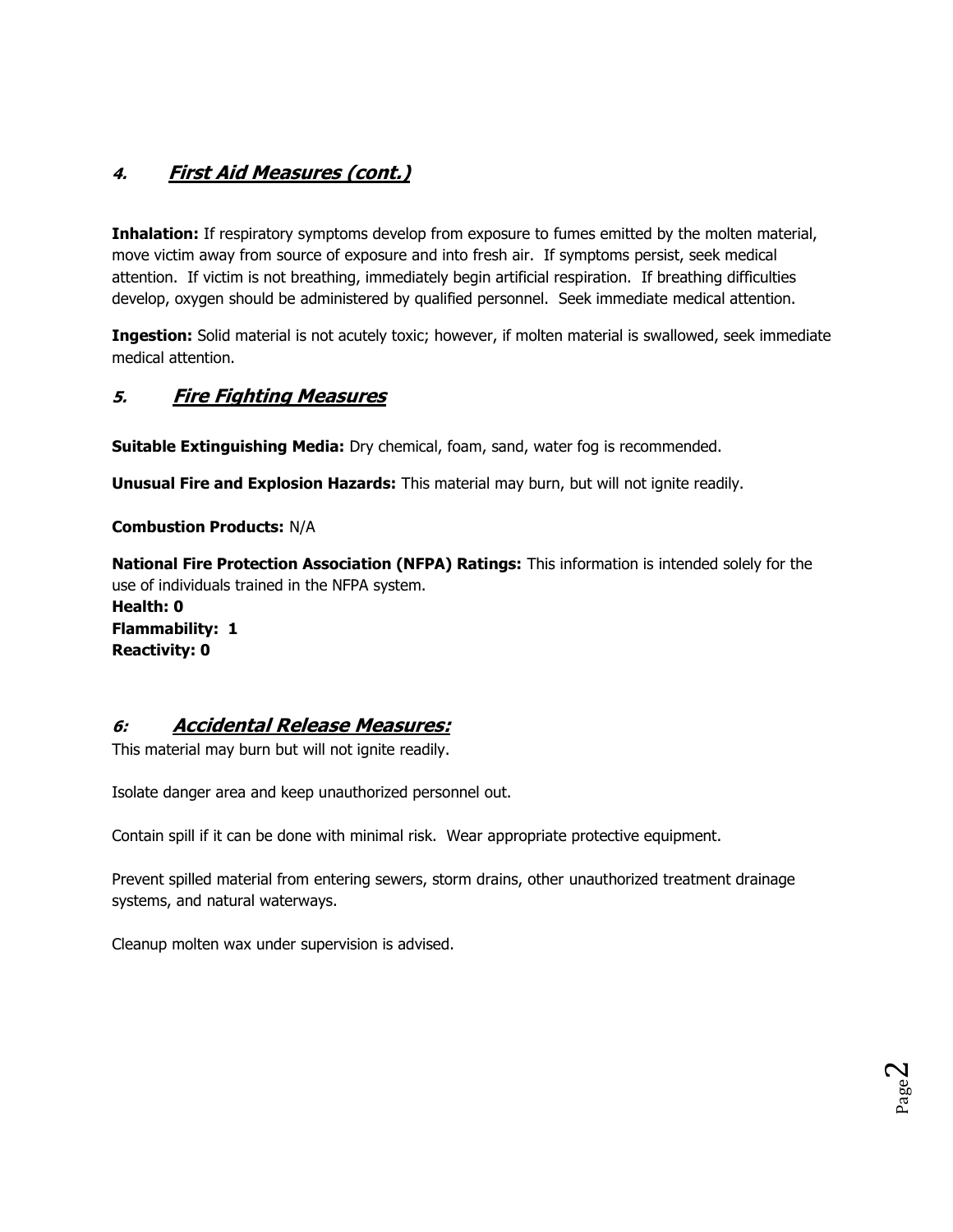# **7. Handling and Storage**

### **Handling**

Wash thoroughly after handling. Do not wear contaminated clothing or shoes. Use good personal hygiene practice.

### **Storage**

Store in tightly closed containers in cool, dry, well-ventilated area away from heat, sources of ignition and incompatibles such as strong oxidizers.

Store at ambient or lower temperature.

Store out of direct sunlight.

Keep containers tightly closed and upright when not in use. Protect against physical damage.

# **8. Exposure Controls / Personal Protection**

### **Exposure Limits NONE**

### **Personal Protective Equipment (PPE)**

**Eye Protection:** When handling in molten form, proper eye shields are worn to prevent injury **Skin Protection:** When handling in molten form, proper resistant clothing, gloves, and shoes must be worn.

**Respiratory Protection:** No special precautions for normal use

## **9. Physical and Chemical Properties**

**Appearance:** White or Yellow solid at room temperature **Upper Flammability Limit:** N/A **Lower Flammability Limit:** N/A **Vapor Pressure:** N/A **Odor Threshold:** N/A **Vapor Density:** N/A **pH:** N/A **Specific Gravity:** 0.96g/ml @ 20°C Melting Point: 62 - 65°C **Solubility:** Insoluble in water. Soluble in organic solvents when warmed **Boiling Point:** N/A Flashpoint: 400°C **Flammability**: Not flammable **Partition coefficient:** Not determined **Auto ignition Temperature:** N/A **Decomposition temperature:** N/A **Viscosity:** 8 - 12 cSt @ 100C

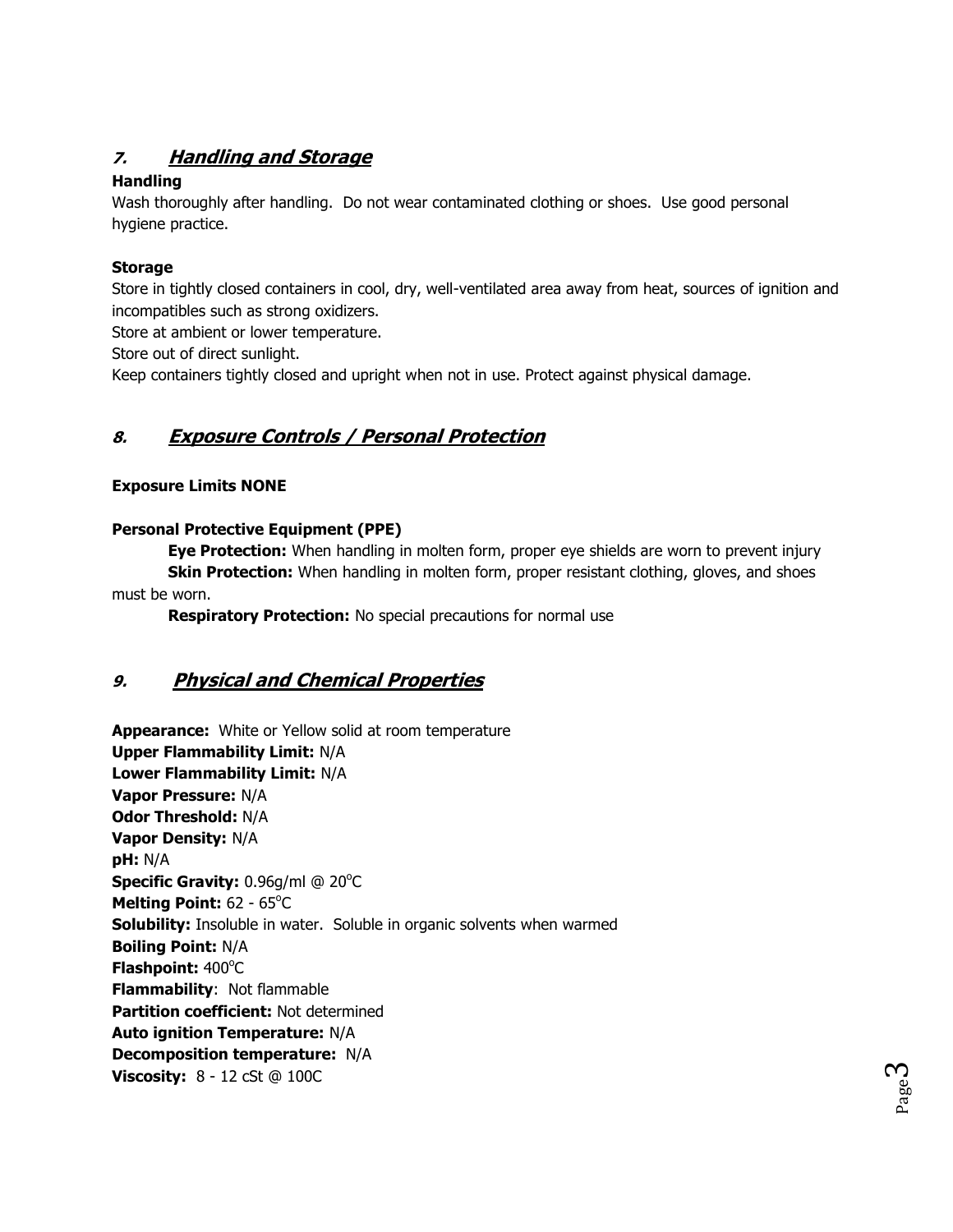# **10. Stability and Reactivity**

**Reactivity:** This material is stable and unlikely to react in a hazardous manner under normal conditions of use.

**Chemical Stability:** Stable under normal conditions. Avoid strong oxidizing agents.

**Hazardous Reactions:** Avoid strong oxidizing agents.

**Decomposition Products:** Thermal decomposition can produce a variety of products which may include oxides of carbon and nitrogen.

## **11. Toxicological Information**

**Signs and Symptoms of Overexposure:** Nasal and throat irritation.

### **Acute Effects:**

**Eye Contact:** Not expected to be an eye irritant **Skin Contact:** No harmful effects from skin adsorption. **Inhalation:** Vapors emitted from molten wax are expected to have slight degree of irritation **Ingestion:** No harmful effects are expected.

### **Acute Toxicity Values**

CIR Review of Natural Waxes published in 2005. FDA: GRAS (Generally Recognized As Safe) Title 21 CFR 184.1973

## **12. Ecological Information**

Bioaccumulation is not expected. This product is readily biodegradable.

## **13. Disposal Considerations**

Recover if possible complying with the local and national regulations currently in force.

## **14. Transport Information**

**U.S. Department of Transportation (DOT) Proper Shipping Name:** N/A **Hazard Class:** N/A **UN/NA Number:** Not Classified as dangerous in the meaning of transport regulations **Packing Group:** N/A

> Page  $\overline{\mathcal{A}}$

### **International Maritime Organization (IMDG)**

Not a marine pollutant